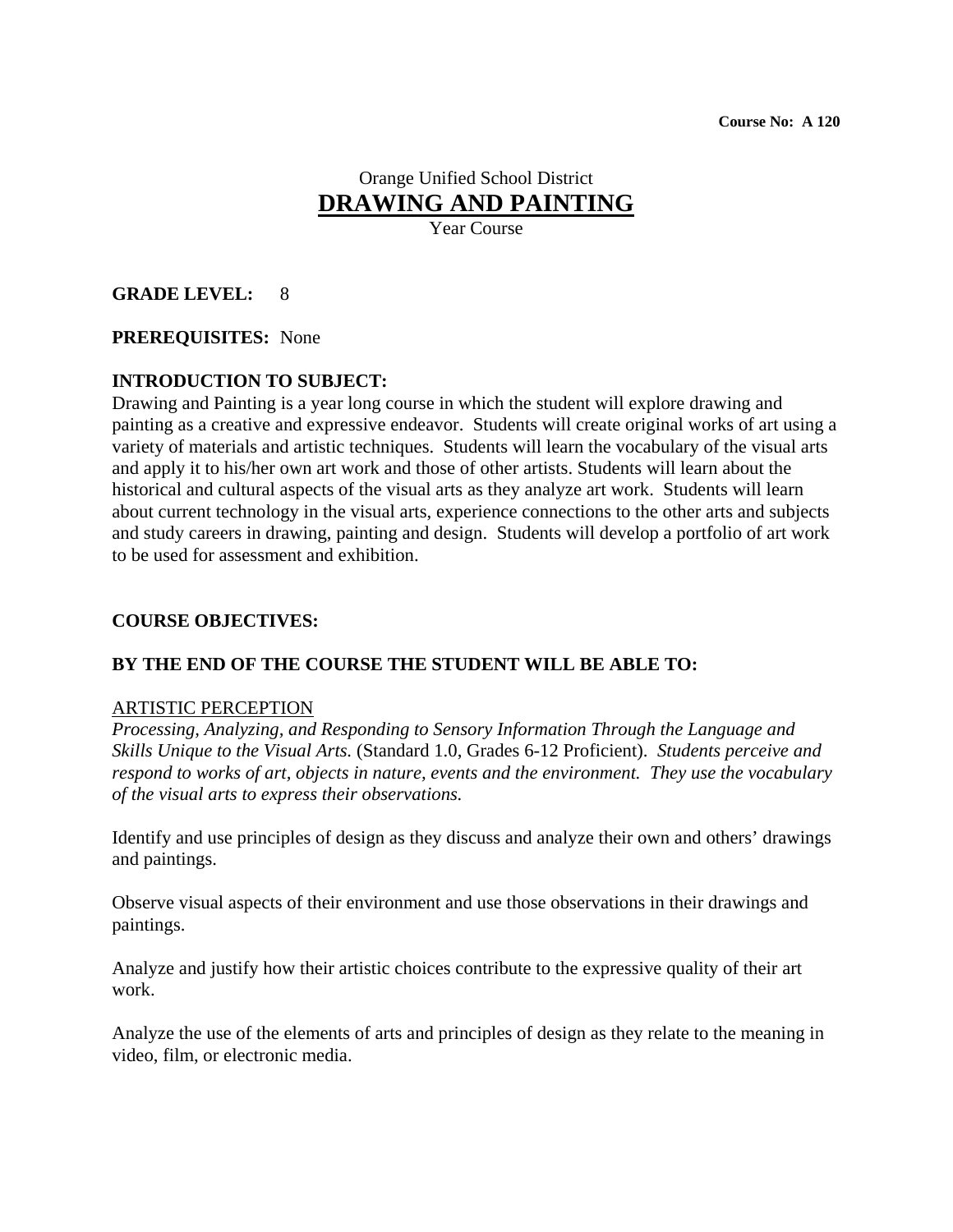### CREATIVE EXPRESSION

*Creating, Performing, and Participating in the Visual Arts* (Standard 2.0, Grades 6-12 Proficient). *Students apply artistic processes and skills, using a variety of media to communicate meaning and intent in original artworks.*

Demonstrate an increased knowledge of technical skills in using more complex two-dimensional art materials, methods, and processes.

Apply the elements of art and principles of design to solve visual arts problems and create original two-dimensional art forms.

Demonstrate superior craftsmanship and technical skills when creating two-dimensional art work.

Demonstrate the applications of a wide variety of compositional devices in their drawings and paintings.

Make appropriate choices in applying a variety of visual art media, techniques and processes to create personal drawings and paintings.

Demonstrate a more refined skill in the techniques of mixing paints and in use of color theory.

### HISTORICAL AND CULTURAL CONTEXT

*Understanding the Visual Arts in Relation to History and Culture* (Standard 3.0, Grades 6-12 Proficient). *Students analyze the role and development of the visual arts in past and present cultures throughout the world, noting human diversity as it relates to visual arts and artists.*

Compare, contrast, and analyze styles of two-dimensional art forms from a variety of periods and cultures.

Discuss the roll of technology with respect to producing contemporary two-dimensional art.

Identify major drawings and paintings created by women and various immigrant cultures and describe their contributions.

### AESTHETIC VALUING

*Responding to, Analyzing, and Making Judgments About Works in the Visual Arts* (Standard 4.0, Grades 6-12 Proficient). *Students analyze, assess, and derive meaning from works of art, including their own, according to the elements and principles of design, and aesthetic qualities.*

Explain the intent of a work of art and how it specifically directs the reaction of the viewer.

Develop and apply a set of criteria individually or in groups to assess and critique works of art.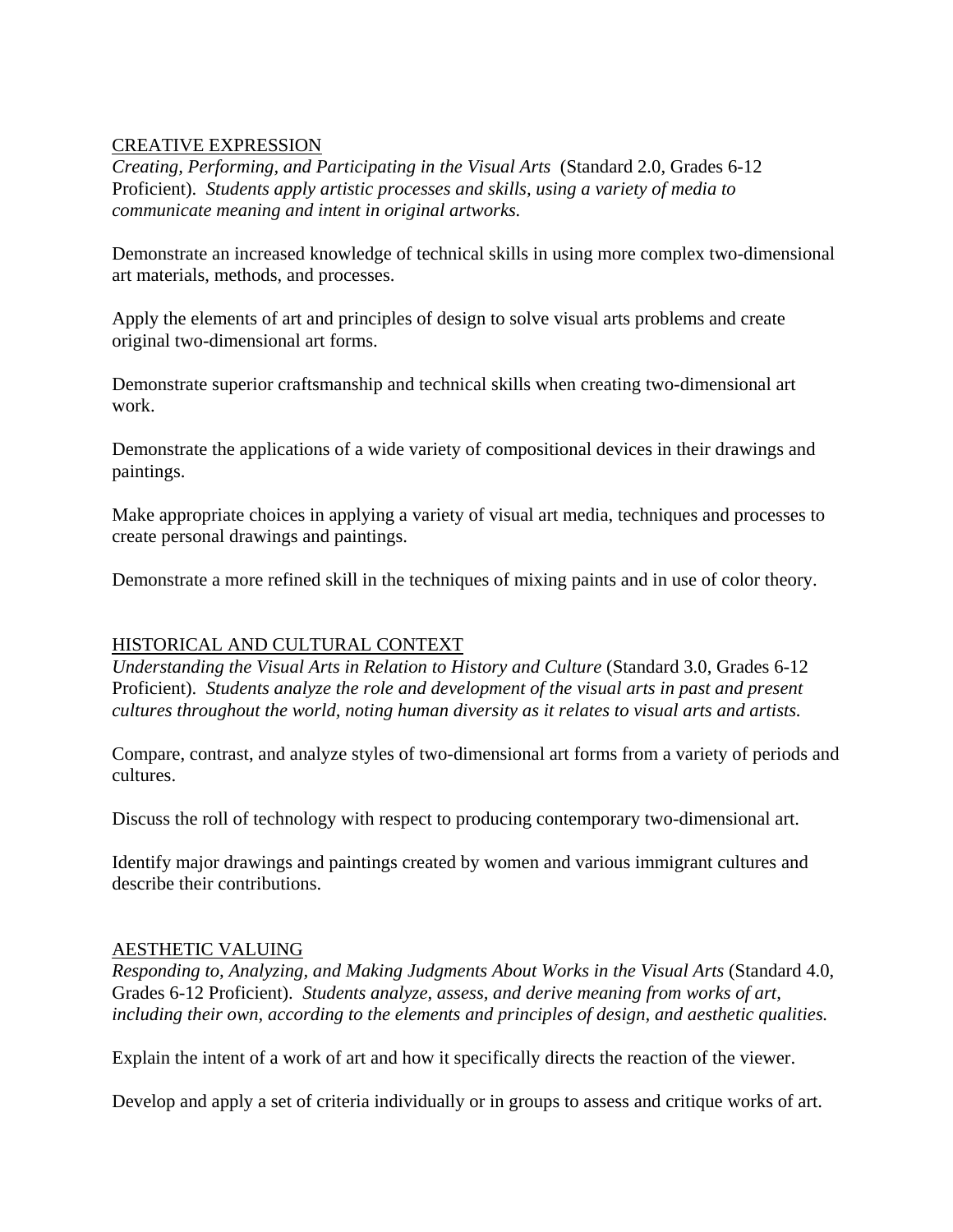Drawing and Painting Page 3

Select a grouping of their own art work that reflects growth over time and describe the progression.

Identify what was done when a personal work of art was reworked and explain how those changes improved the piece.

### CONNECTIONS, RELATIONSHIPS, AND APPLICATIONS

*Connecting and Applying What Is Learned in the Visual Arts to Other Art Forms and Subject Areas and to Careers* (Standard 5.0, Grades 6-12 Proficient). *Students apply what they have learned in visual arts across subject areas. They develop competencies and creative skills in problem solving, communication and management of time and resources, which contribute to lifelong learning and career skills. They learn about careers in and related to the visual arts.*

Create original two-dimensional works of art that communicate and support cross curricular applications (i.e., mathematics, science, language arts, social science, etc.).

Select a favorite artist and some of his/her drawings and paintings that illustrates the personal ideas and views from the artist.

Discuss the effects of visual communication media (i.e., television, music video, film, Internet) on aspects of society.

Explore the career opportunities in the various field of visual arts.

## **COURSE OVERVIEW AND APPROXIMATE UNIT TIME ALLOTMENTS**

|     | Color              |                                                                                                                                                                                                         | WEEKS<br>Ongoing |
|-----|--------------------|---------------------------------------------------------------------------------------------------------------------------------------------------------------------------------------------------------|------------------|
|     | А.                 | Mixing/schemes and theory                                                                                                                                                                               |                  |
|     | <b>B.</b>          | Explore a variety of art materials and media, including,<br>but not limited to, color charcoal, oil pastels, chalk pastels,<br>watercolor, colored pencils, colored pens, tempera paint<br>and acrylics |                  |
| II. | <b>Art History</b> |                                                                                                                                                                                                         | Ongoing          |
|     | Α.                 | Periods                                                                                                                                                                                                 |                  |
|     | <b>B.</b>          | Styles and cultural values                                                                                                                                                                              |                  |
|     | $\mathcal{C}$ .    | In depth study of an artist or a specific style                                                                                                                                                         |                  |
|     |                    |                                                                                                                                                                                                         |                  |